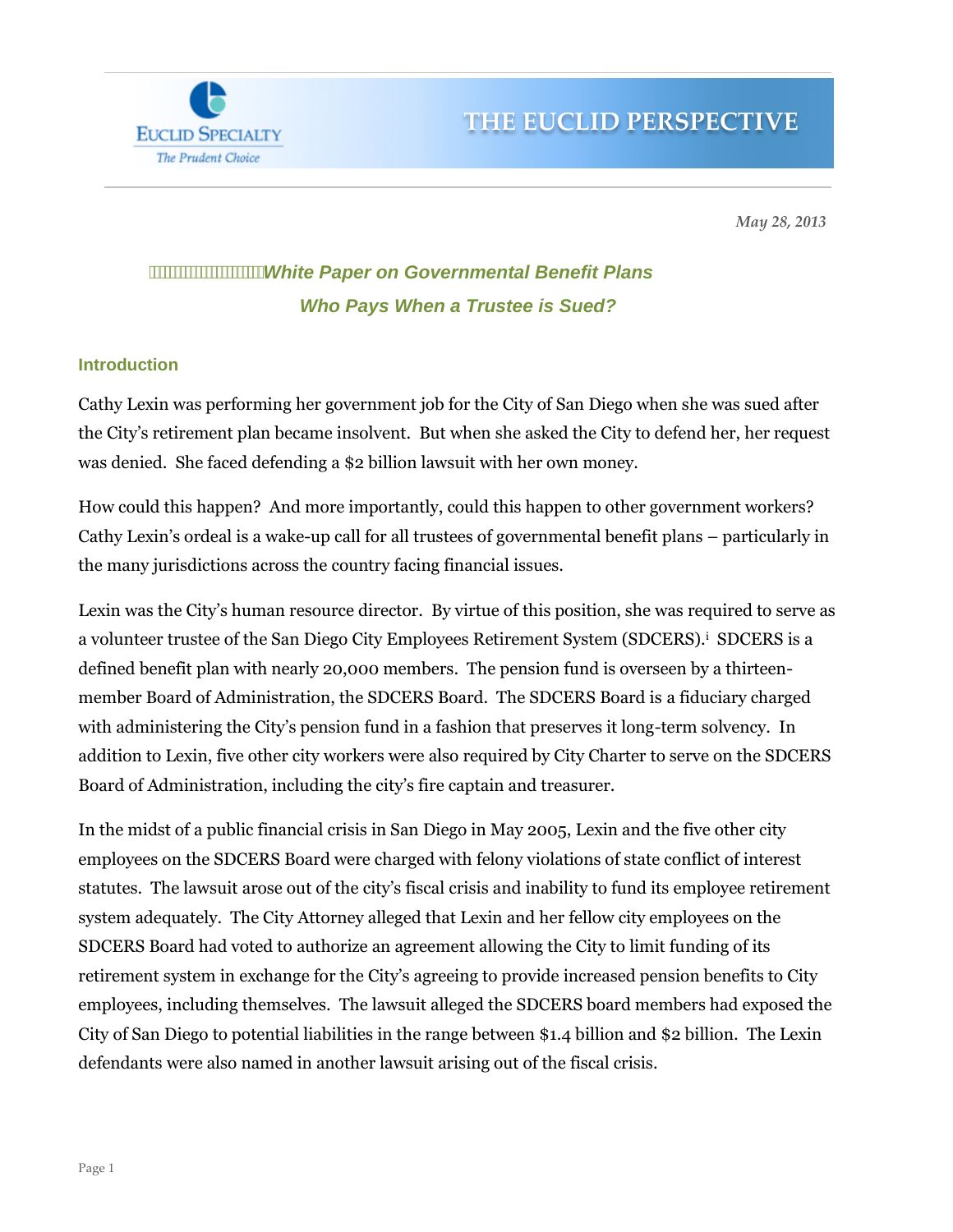The City Council held a vote to decide whether the City should provide a defense for Lexin and the five other employees. The vote was 4-2 in favor of providing a defense, with some abstentions. But because five votes were required, the vote failed.

The City Council turned to the City Attorney – who had filed the initial lawsuit – to analyze whether the City owed the employees a defense. The City Attorney concluded that the City had discretion to deny a defense based on the Council's unconfirmed belief that the employees had acted improperly. Ultimately, the Lexin defendants were forced to file a lawsuit against the City of San Diego seeking indemnification of their defense costs.

**Lessons from the San Diego Pension Crisis:** The San Diego pension crisis provides lessons for all trustees of governmental benefit funds.

- *First*, when something goes wrong, politicians need someone to blame, and benefit plan trustees are easy targets. Cathy Lexin and the other city employees were required by statute to volunteer on the pension fund. But they were the first to be scapegoated when the City could not fund its obligations.
- *Second,* even though it might have been unfair, the San Diego lawsuits are a reminder that trustees face unlimited personal liability. In the San Diego crisis, the Lexin defendants were sued for up to \$2 billion in liability.
- And *third,* the San Diego crisis teaches that governmental trustees cannot rely on governmental immunity or indemnification when they are sued. Indemnification is never foolproof. In fact, the San Diego example reminds us that indemnification has many discretionary limits that place volunteer trustees in potential jeopardy when something goes wrong.

This white paper addresses how governmental trustees can protect themselves.

### **The Three Myths of Governmental Fiduciary Liability**

Although it is rapidly changing due to increased education, trustees of governmental benefit plans have historically believed that they are immune from personal liability. This historical misconception is based on three misunderstandings. First, trustees often believe that they have no exposure because ERISA does not apply to governmental benefit plans. Second, trustees often believe that they are protected by sovereign immunity statutes. And finally, trustees expect to be indemnified by the governmental entity for which they are volunteering their time. But trustees are learning, and as the San Diego example demonstrates, the truth is much different. The following analyzes each of these three fallacies.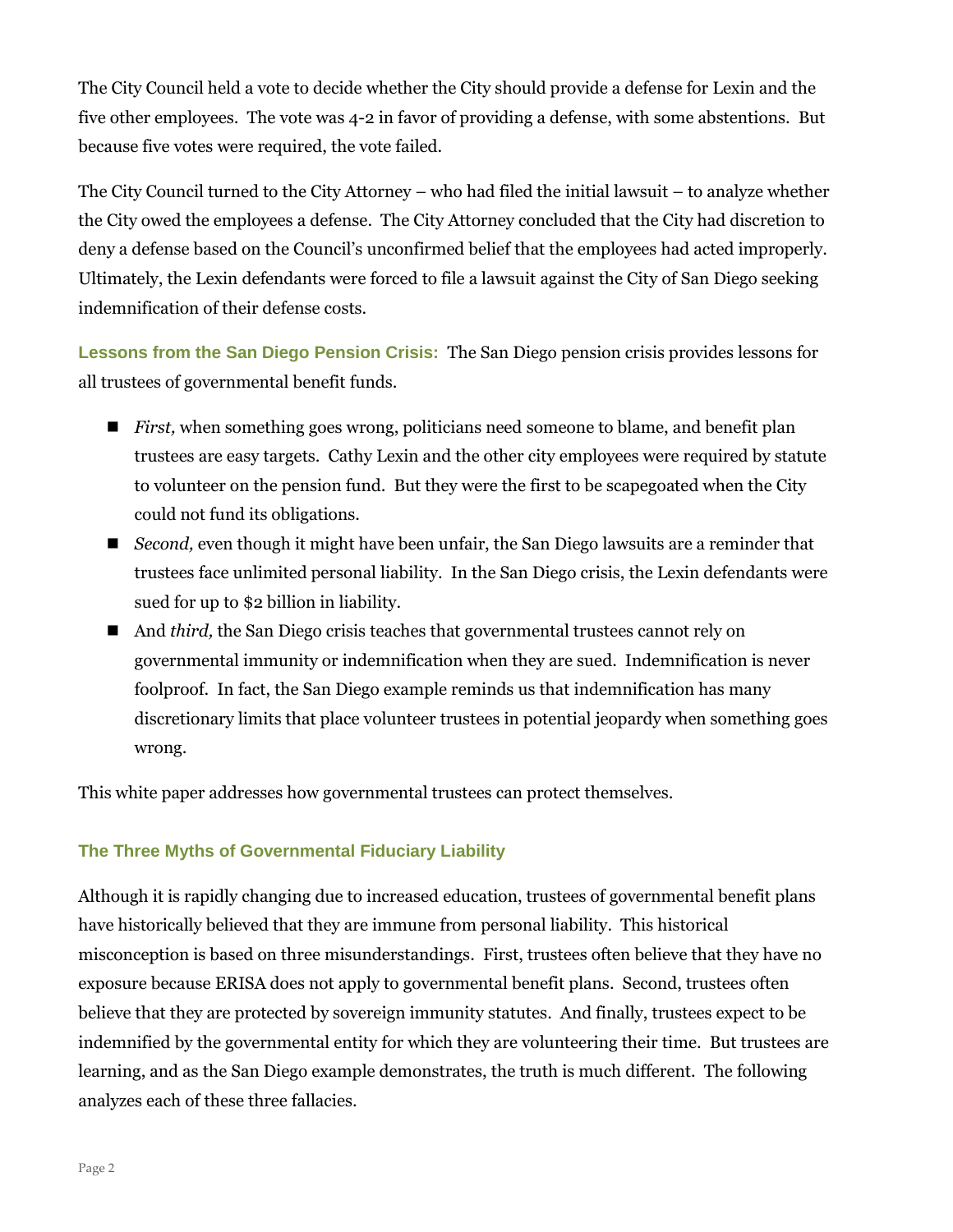# **I. ERISA does not apply,** *BUT trustees are still subject to fiduciary liability from other sources*

ERISA sets a high bar of fiduciary responsibility. Indeed, ERISA codifies the principle that the fiduciary obligations of trustees and other fiduciaries are the highest known in the law. Under ERISA, a fiduciary must perform his or her duties: (1) solely in the interest of the plan's participants and beneficiaries (the duty of loyalty); (2) for the exclusive purpose of providing benefits to participants and beneficiaries of defraying the reasonable expenses of administering the plan (the exclusive purpose rule); (3) diversifying plan investments so as to minimize the risk of large losses unless it is clearly prudent to not do so; and (4) by acting in accordance with the documents and other instruments governing the plan, so long as those documents are consistent with ERISA.

State and local governments are exempt from the employee benefit protections in Title I of ERISA. Specifically, Section 4(b)(1) of ERISA excludes governmental plans from coverage under Title I of ERISA. Section 3(32) of ERISA defines governmental plans as any "plan established or maintained for its employees by the government or any state or political subdivision thereof, or by any agency or instrumentality or any of the foregoing." But governmental plans are still subject to fiduciary liability from sources other than Title I of ERISA that mirror ERISA or impose similar fiduciary requirements on governmental plans. Indeed, governmental plans are subject to fiduciary liability from state statutes and common law rules that rival the high standard of ERISA.

**Personal Liability:** Nearly all states adopt the bedrock fiduciary standard from ERISA that fiduciaries may be held personally liable for losses to a plan resulting from a fiduciary breach and may be required to restore to the plan any profits that result from their use of plan assets. This fundamental rule is derived from Section 409 of ERISA and applied universally across most jurisdictions.

**Exclusive Benefit Rule/Duty of Loyalty:** Second, governmental plans are still subject to the tax provisions in Title II of ERISA that specify the qualification requirements for tax exempt status. Section 401(a)(2) of the Internal Revenue Code provides that, in order to maintain its tax-deferred status, "all contributions made to the Retirement System, including all earnings, must be held for the *exclusive benefit* of plan beneficiaries, and cannot be used for, or diverted to, purposes other than the exclusive benefit of plan benefit beneficiaries." Fiduciaries of employee benefit plans have a duty of undivided loyalty to the plan, its participants and their beneficiaries. Under the exclusive benefit rule, trustees of governmental plans must act in a manner that benefits only the participants and beneficiaries of the plan, defrays the reasonable expenses of administering the plan and avoids unnecessary costs.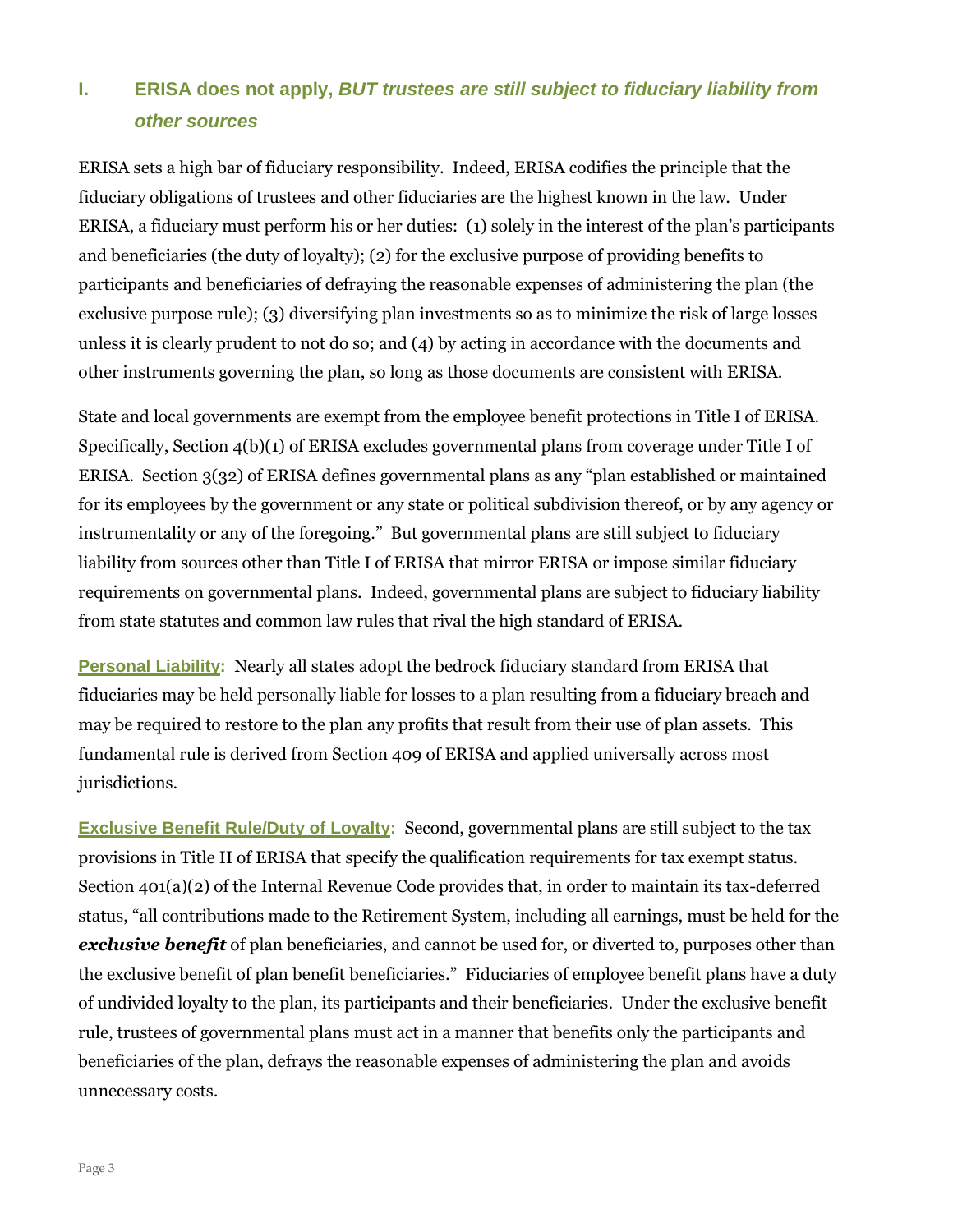**"Prudent Person" Rule:** Third, governmental plans are subject to fiduciary requirements established under state and local law. Nearly every state derives its fiduciary standard of care from ERISA or the common law from which ERISA itself was derived. Under ERISA, a fiduciary must meet the "prudent person" standard: a fiduciary must act with the care, skill, prudence and diligence under the circumstances that a prudent person acting in a like capacity and familiar with such matters would use in the conduct of an enterprise of a like character and with like aims.ii Thirty-four states apply the ERISA "prudent investor rule," which requires fiduciaries of a retirement system to evaluate an investment as part of the total portfolio rather than view it in isolation. Pennsylvania and seven other states impose a "prudent person" or "prudent man" rule, which requires fiduciaries to evaluate each investment in isolation rather than view it as part of the total portfolio. Like the duty of loyalty, the prudence laws that apply to governmental plans are nearly identical to the ERISA standard applied to private plans.

### **II. Sovereign Immunity Provides Incomplete Protection**

Sovereign immunity is the legal principal that the sovereign or government is immune from lawsuits or other legal actions except when it consents to them. Most states provide sovereign immunity for actions by governmental agents, including trustees who sit on public benefit plans. But there are limits to sovereign immunity protection. Many states, for example, protect fiduciaries for acts made in good faith; sovereign immunity will not apply for acts considered willful, wanton, reckless, malicious, grossly negligent or in bad faith. Connecticut's governmental immunity law, for example, provides that "[n]o state officer or employee shall be personally liable for damage or injury, *not* wanton, reckless or malicious, caused in the discharge of his or her duties or within the scope of his or her employment."iii Similarly, the state of Texas provides immunity to the board of trustees, executive director, and employees of the retirement system for any action or omission made or suffered by them *in the good faith* performance of any duty in connection with any program or system administered by the retirement system.<sup>iv</sup> Other states have broad immunity statutes that have been limited by the courts. For example, Alabama courts have held that sovereign immunity does not apply when the state agent acts, willfully, maliciously, fraudulently, in bad faith, beyond his or her authority, or under a mistaken interpretation of the law. V Likewise, the Rhode Island immunity statute provides immunity for good faith acts, but case law makes clear that "good faith" is a contestable question of fact that cannot be decided on a motion to dismiss.<sup>vi</sup> In sum, sovereign immunity has significant limitations and is not a complete protection for governmental trustees.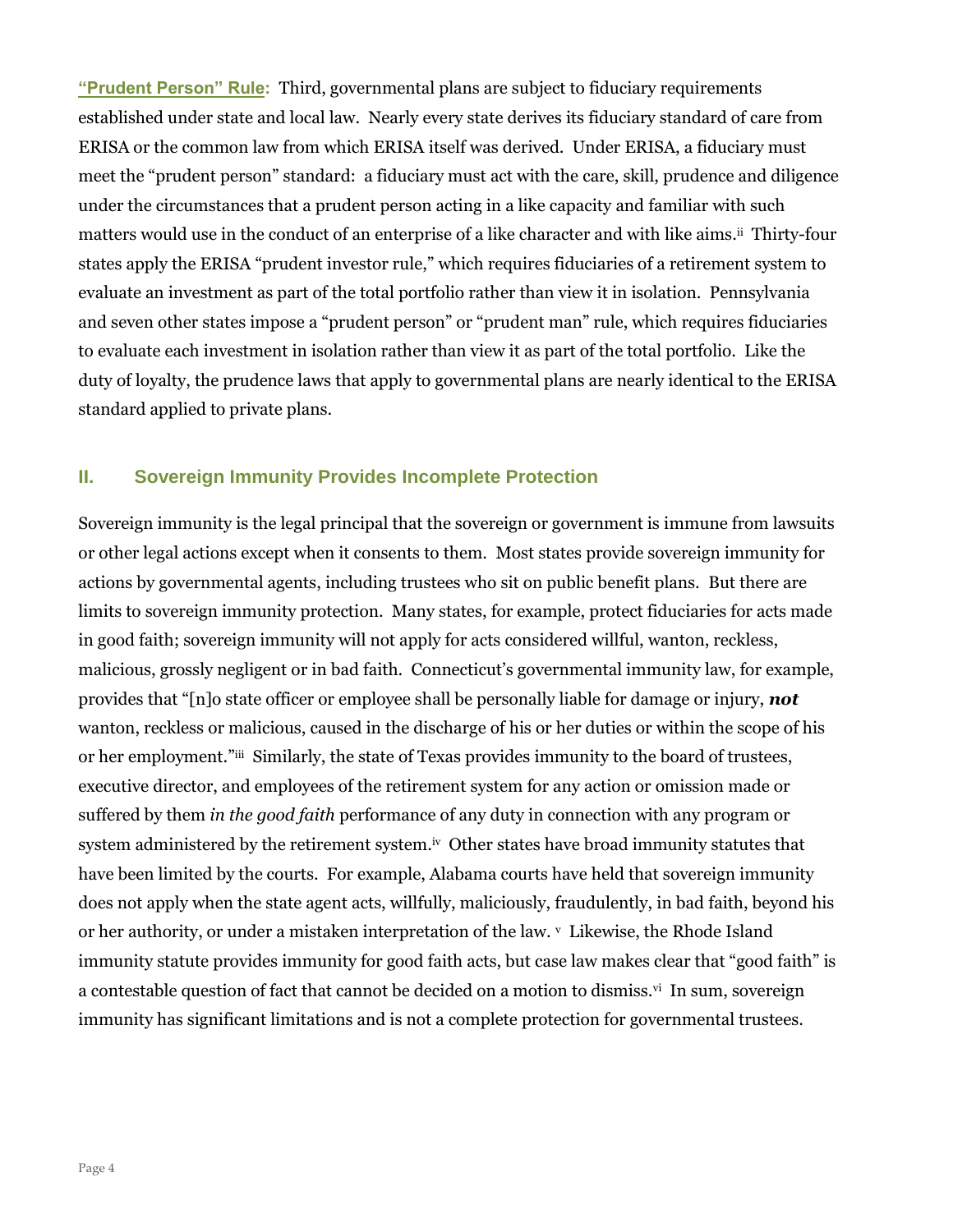# **III.** The Scope of Indemnification by Governmental Entities is Limited and Often **Discretionary**

Many states have indemnification provisions that are designed to protect retirement board employees when they are accused of wrongdoing. But like the sovereign immunity statutes discussed above, these indemnification provisions typically have significant limitations and are subject to several levels of discretion.

**"Good Faith" Limitation:** Similar to the law of sovereign immunity, the most common limitation restricts indemnification to official actions taken in "good faith." This standard retains personal liability for "bad faith, willful, wanton or fraudulent misconduct or intentionally tortious conduct." For example, a member of the Arizona State Retirement System (ASRS) board is "immune from civil liability . . . for any act or omission . . . if the member was acting in good faith and within the scope of the member's official capacity, unless the damage or injury was caused by willful or wanton or grossly negligent conduct of the member.<sup>vii</sup> Similarly, Illinois law permits the state retirement system to indemnify fiduciaries, but not for "willful misconduct and gross negligence."viii The problem for fiduciaries is that the standard is contingent on a judgment or appraisal of whether the underlying conduct was in "good faith." This judgment call is often subjective, vague, and without specificity as to how it will be determined. Delaware, for example, limits indemnification to good faith conduct reasonably believed in the "best interest" of the state.<sup>ix</sup> Moreover, many claims and allegations of wrongdoing increasingly allege bad faith. Consequently, indemnification can be lost at the initial pleading stage, long before innocence or guilt can be adjudicated.

**Limited to Scope of Employment:** Most states require the act in question to have been taken "in the scope of employment" or "to further the purposes for which the board was established." For example, Alabama requires good faith conduct in the scope of authority under statute; Arizona and New Hampshire require good faith conduct within the scope of official duty; Georgia limits indemnification to conduct in an official capacity; Idaho, Illinois, Iowa, Missouri and Oklahoma limit conduct within the scope of employment; and New Mexico's indemnification applies only if decisions were made pursuant to, and in accordance with the state retirement act. Under these varying and often subjective and vague standards, actions that breach a fiduciary duty are arguably outside the scope or purpose of employment.

**Who is Eligible?** Many states limit indemnification to members of the board of trustees and do not extend liability protection to other officers, agents or employees. This is the case in states like Arizona, Delaware, Georgia, Kentucky, Maine, New Mexico and Washington. Illinois law, by contrast, is more expansive in providing indemnification for "trustees, staff and consultants."<sup>x</sup> Similarly, Kansas law provides indemnification protection for "trustees, officers, employees and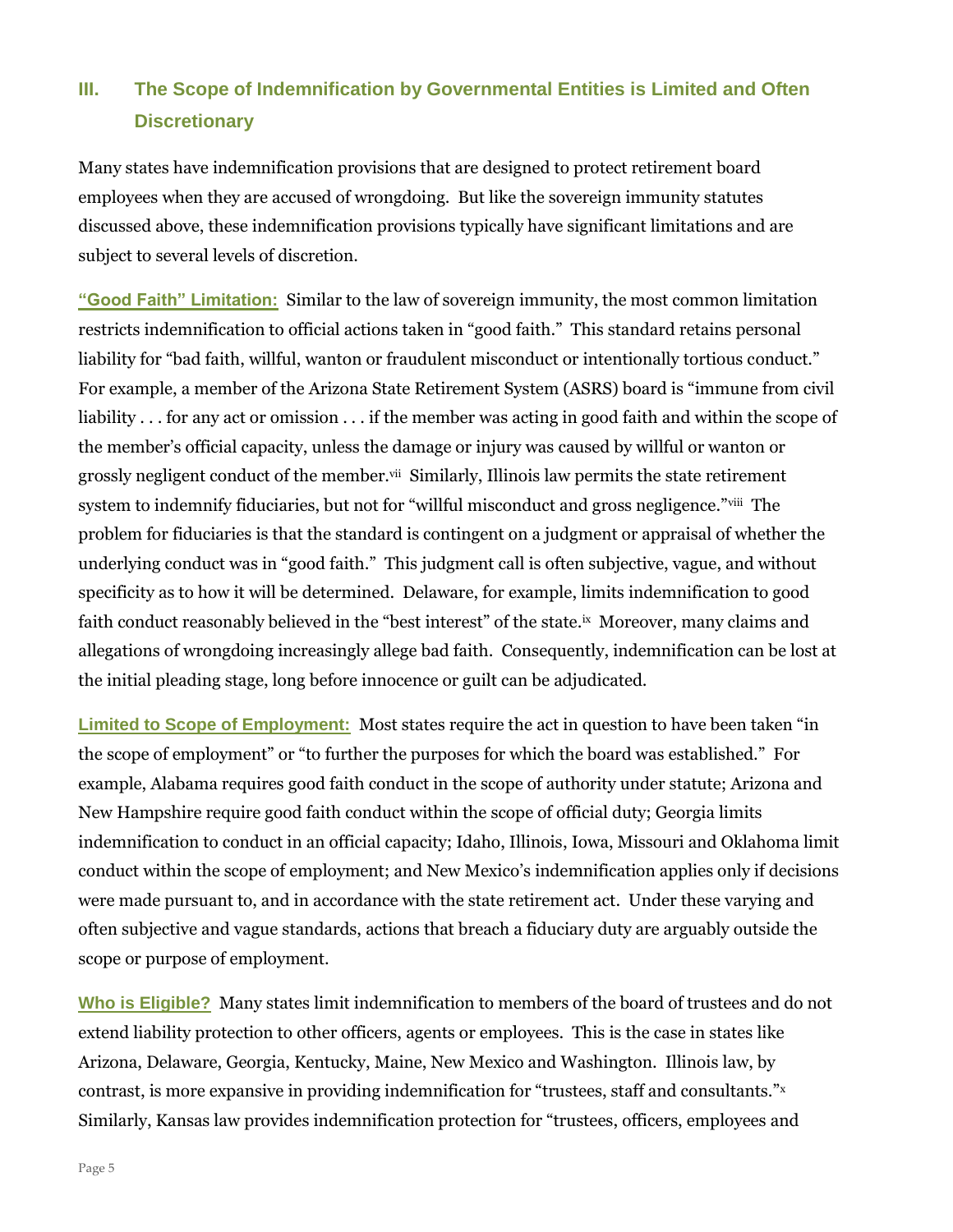agents" (unless "such person acted with willful, wanton or fraudulent misconduct or intentionally tortious conduct)."xi

**Who Decides?** In Minnesota, indemnification is at the discretion of the governing board of the plan,<sup>xii</sup> and in New Hampshire, the attorney general is the decision maker.<sup>xiii</sup> But most states have not resolved the question as to who makes the decision to indemnify, through what process, and subject to what review. Who determines whether the act was taken in good faith can vary from the board of trustees, the attorney general, or the courts. Needless to say, each of these decision makers creates risk to a trustee needing indemnification.

**What Costs or Damages can be Indemnified?** Most state indemnification statutes do not address the full scope of indemnification. This silence creates uncertainty as to whether defense costs, judgments, penalties and other expenses are covered. Uncertainty also exists as to when defense and other expenses will be paid or reimbursed.

## **Trustees of Governmental Benefit Plans Need Fiduciary Liability Insurance**

Nearly half of the states expressly authorize the board of trustees or its equivalent to purchase fiduciary liability insurance for plan trustees, officers, agents and employees, including Alaska, Arizona, California, Georgia, Idaho, Illinois, Kansas, Louisiana, Missouri, North Carolina, Ohio, South Carolina, Texas, Utah, Virginia, and West Virginia. The purchase of insurance is required in Arizona, Colorado, and Maryland. But even in states in which fiduciary liability insurance is not specifically mentioned in state statutes, nothing prohibits a fund from purchasing insurance to protect its trustees. Indeed, given the significant risks trustees face, no trustee should agree to serve on a board of trustees unless they are protected with fiduciary liability insurance. Prudence demands no less.

### **Conclusion**

The ordeal of Cathy Lexin demonstrates the fiduciary liability exposure of governmental trustees. Governmental trustees are typically held to an ERISA-like standard of care, but cannot fully rely on sovereign immunity or governmental indemnification because of many gaps in the protection. Consequently, the best and only reliable way to protect against personal liability is through the purchase of fiduciary liability insurance.